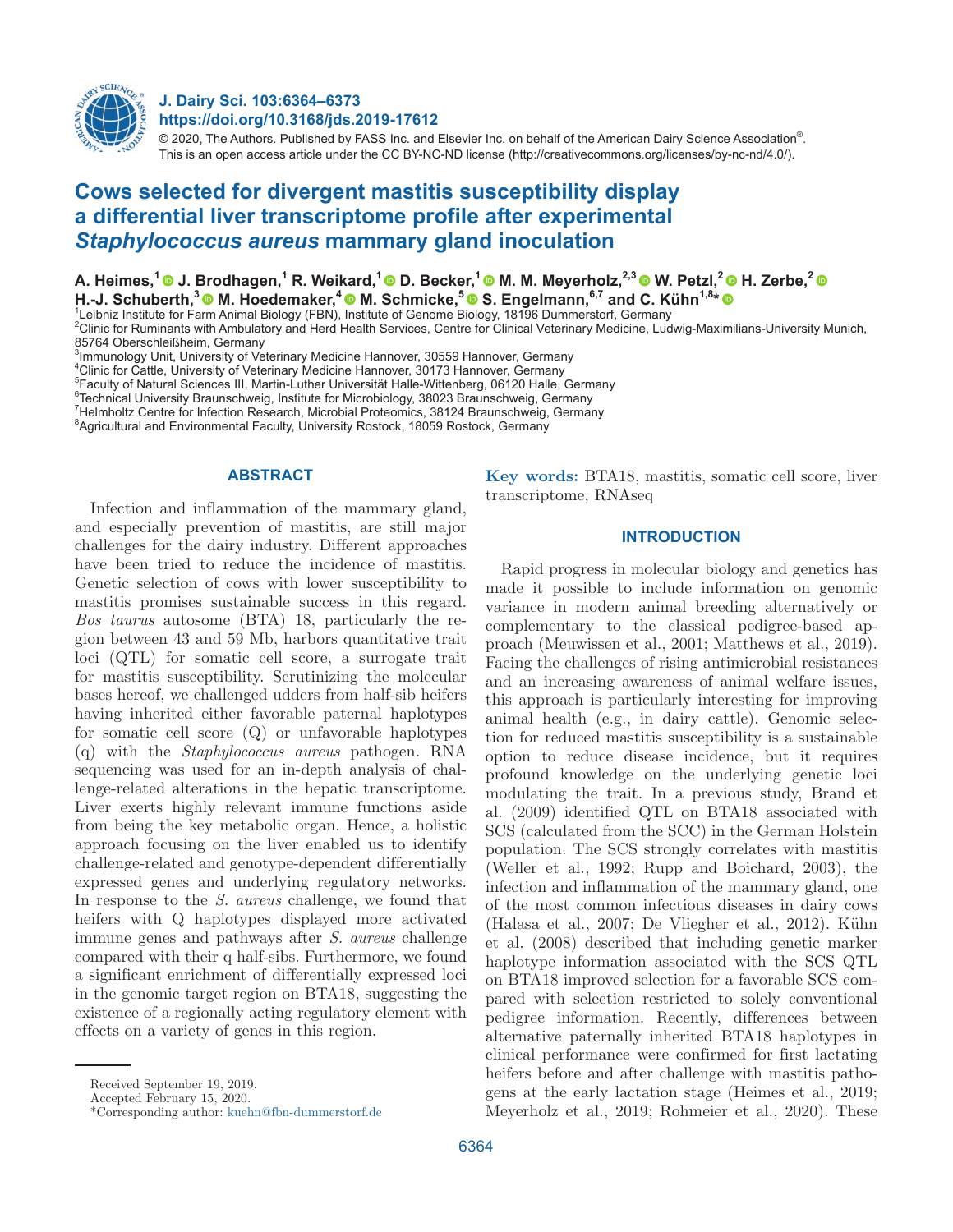results are in line with a large number of studies reporting a major QTL for functional traits (SCS, mastitis, longevity) in the respective genomic region on BTA18 (Brand et al., 2009, 2010; Mao et al., 2016; Müller et al., 2017; Wu et al., 2017; Fang et al., 2019). Hence, information on BTA18 haplotypes in Holstein cattle breeding could contribute to improved animal health and particularly to reduced susceptibility to mastitis in the German Holstein cattle population. However, haplotype effects need to be first characterized more precisely to exclude potential detrimental side effects. Furthermore, a deep phenotypic evaluation of potential BTA18 haplotype effects could also shed light on the precise causal molecular background of the QTL localized in this chromosomal region. The genetic variation underlying this major QTL is still unclear in spite of very powerful analyses and promising candidate genes (Fang et al., 2019; Jiang et al., 2019). The liver is at the center of the metabolic and immunological physiology of the dairy cow (Moyes et al., 2016). Hence, we focused in this study on the hepatic transcriptome using RNA sequencing (**RNAseq**) to gain comprehensive information about immunological as well as metabolic differences between divergent haplotypes at the transcriptomic level. Therefore, we have looked at the effects of an intramammary challenge with a mastitis pathogen on the hepatic transcriptome of half-sib cows, which had inherited either favorable or unfavorable paternal haplotypes. The challenge was performed with *Staphylococcus aureus* strain 1027, commonly known as a causative pathogen for subclinical mastitis (Schukken et al., 2011; Jensen et al., 2013).

#### **MATERIALS AND METHODS**

## *Selection Process to Establish Experimental Animal Cohorts*

The selection process was described in detail by Heimes et al. (2019) and Meyerholz et al. (2019). Based on previous studies (Kühn et al., 2008; Brand et al., 2009), the targeted haplotypes were allocated to 2 BTA18 sub-regions (43–48 and 53–59 Mb). As presented earlier (Meyerholz et al., 2019) for all 11,503 German Holstein AI sires born between 1999 and 2012 and recorded in the VIT genome database, we calculated SNP effects for divergent paternal haplotypes in the respective chromosomal regions (**Q**, meaning favorable for SCS, and **q**, meaning unfavorable for SCS). We selected those sires with differences of summarized SNP effects of at least 2 standard deviations larger than the mean with the assumption that those sires should be segregating for a Q or q haplotype. We ex-

cluded sires with extreme breeding values for SCS and milk performance traits to achieve similar performance levels within half-sib groups. The maternal grandsires were selected for their breeding values for SCS (Relativzuchtwert Somatischer Zellgehalt, above 112 for the Q cohort and below 100 for the q cohort). Moreover, we searched for cohorts with at least 3 potential Q and q half-sib sisters within one sire, respectively, and a maximal calving age of 36 mo. After all these filtering steps, a total of 282 heifers were genotyped with the 50k Illumina SNP chip (Illumina Inc., San Diego, CA) and haplotyped for their inherited paternal haplotypes (Q or q). Finally, 24 healthy, pregnant heifers, which originated from 6 sires, were selected. Within sire, each of the heifers was allocated to the Q or q group according to the inherited SNP haplotypes, which enabled monitoring of alternative paternally inherited haplotypes in the analysis. The selected heifers were purchased from conventional dairy farms across Germany and brought to the Clinic for Cattle at the University of Veterinary Medicine Hannover (Meyerholz et al., 2019).

## *Challenge Experiment*

Twenty-four animals (12 Q, 12 q) were challenged in an infection model in the Clinic for Cattle at the University of Veterinary Medicine Hannover essentially as described in detail in Rohmeier et al. (2020). The husbandry of these cows was previously described by Meyerholz et al. (2019). Briefly, during the challenge experiment, the animals were kept in individual loose stall pens and received a component diet based on grass silage, corn silage, rapeseed extraction meal, soy extraction meal, concentrates, and minerals adjusted to milk performance. In the pre-challenge period, the animals were closely monitored for general health status and specific indicators of mastitis as described in Rohmeier et al. (2020). The experiment was performed under the reference number 33.12-42502-04-15/2024 with approval by the Lower Saxony Federal State Office for Consumer Protection and Food Safety. Furthermore, this study was approved by the ethics committee of the University of Veterinary Medicine Hannover. All ethical evaluations were performed as required by the German Animal Care law (Tierschutzgesetz, 2019).

The intramammary challenge experiment was based on previous work by our research group regarding selection of challenge dose and sampling time (Petzl et al., 2008, 2012). Thirty-six  $\pm$  3 d after parturition, 24 healthy animals (12 Q, 12 q) were challenged with 10,000 cfu of *S. aureus*<sub>1027</sub> each in both hind quarters of the mammary gland and killed 96 h later. A control udder quarter was infused with sterile sodium chloride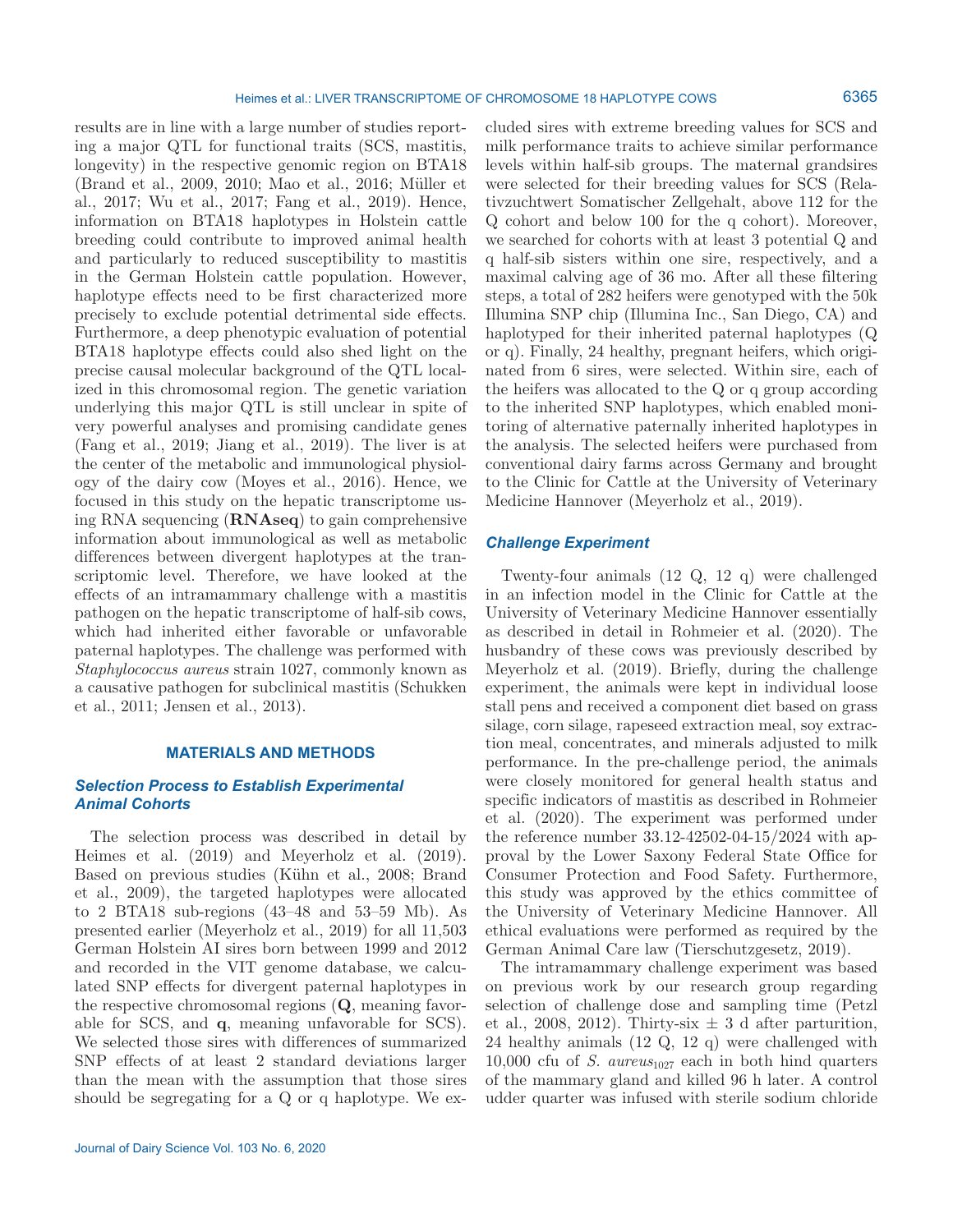solution. Heifers were closely monitored for clinical signs of mastitis [e.g., declining milk yield, local (pain, swelling, redness) or systemic (fever) signs of inflammation] during the postchallenge period as described by Rohmeier et al. (2020). The animals were stunned with a penetrating captive bolt pistol, immediately followed by exsanguination via longitudinal section of the jugular veins and carotid arteries 96 h after the start of the challenge (Meyerholz et al., 2019). The time point was selected because it was predicted to be the zenith of mammary gland inflammation according to experience from previous experiments (Petzl et al., 2008, 2012). During dissection of the animals, liver tissue was collected from the *lobus caudatus*, immediately shock frozen in liquid nitrogen, and subsequently stored at −80°C. About 6 mo after sampling, the tissue was used for transcriptome analysis as described below.

#### *Transcriptome Analysis by RNA Sequencing*

Frozen liver tissue samples (approximately 30 mg) were ground using the Precellys 24 tissue homogenizer with a lysing kit containing 1.4-mm ceramic beads (peQLab, Erlangen, Germany). Total RNA was extracted via an on-column purification following the protocol of the NucleoSpin RNA II kit (Macherey-Nagel, Düren, Germany), with an adapted DNase digestion step as described by Weikard et al. (2012). The total RNA was controlled for presence of genomic DNA by PCR (Weikard et al., 2009), and a second DNase digestion step was added if required. The RNA concentration and purity were quantified on a NanoDrop 2000 spectrophotometer (Thermo Fisher Scientific, Waltham, MA) and a Qubit 2.0 fluorometer (Thermo Fisher Scientific), and RNA integrity was evaluated on the Bioanalyzer 2100 (Agilent Technologies, Böblingen, Germany). Subsequently, a stranded library preparation protocol for RNA sequencing was applied (TruSeq Stranded mRNA LP, Illumina) with application of indices for multiplexing during cluster generation and polyA-selection to focus on polyadenylated RNA (in the majority mRNA). The RNAseq libraries were checked for quality on the Bioanalyzer 2100. Using the Illumina HiSeq 2500 system (Illumina), we performed paired-end sequencing  $(2 \times 90$  bp).

## *Bioinformatic Analysis*

The CASAVA v1.8 (Illumina) software was used for demultiplexing of reads. Scripts written in SAMtools (Li et al., 2009), Linux, and R (R, 2016) were applied for data processing. We checked the quality of the raw reads with FastQC version 0.11.5 (FastQC, 2016) and MultiQC version 1.4 (MultiQC, 2017). Adapters were removed using Cutadapt version 1.12 (Martin, 2011) and low-quality bases were removed using Quality-Trim (Qualitytrim, 2017). The reads were aligned to the bovine reference genome UMD 3.1 with Ensembl 87 reference annotation (UMD3.1, 2016) using Hisat2 version 2.1.0 (Pertea et al., 2016). A guided transcript assembly was generated with StringTie version 1.3.2.d (Pertea et al., 2016). The advantage of this approach is that a guided transcript assembly refers to the reference genome annotation and also enables the identification of transcripts, which have not yet been annotated. Using the StringTie (Pertea et al., 2016) merge function, an annotation across samples was generated and read counting was carried out with FeatureCounts version 1.5.2 (FeatureCounts, 2017). Differential expression analysis was performed with DESeq2 version 1.18.1 (Love et al., 2014) with a threshold for significance of adjusted  $P(P_{\text{adj}}) < 0.05$ . Ingenuity Pathway Analysis (Qiagen, Hilden, Germany) was used to identify enriched biological pathways and predicted upstream regulators in response to a pathogen challenge.

During the selection process for Q and q heifers, the cholesterol deficiency (**CD**) defect was detected in the German Holstein population (Kipp et al., 2016; Menzi et al., 2016). Hence, before final heifer selection, their CD carrier status was determined by haplotype analysis (Kipp et al., 2016). In the end, 4 heterozygous CD carriers (CDC according to the World Holstein Friesian Federation, [http://www.whff.info/documentation/](http://www.whff.info/documentation/genetictraits.php#go1) [genetictraits.php#go1\)](http://www.whff.info/documentation/genetictraits.php#go1) were included in the design, which were offspring of a single sire. The CDC heifers were distributed evenly across the Q and q groups. The CD carrier status was included as fixed effect in the differential expression data analysis.

#### **RESULTS**

#### *RNA Sequencing Statistics*

The transcriptome analysis by RNAseq generated 2.6 billion reads (on average 107 million reads per sample). A total of 98% of reads mapped at least once to the reference genome UMD3.1 (UMD3.1, 2016). The data analysis revealed a total of 20,723 loci, which showed an expression level of at least 10 reads in at least 4 samples.

## *Differential Hepatic Transcriptome Expression in Animals Infected with S. aureus*

In the expression analysis comparing *S. aureus* challenged animals that had either inherited the paternal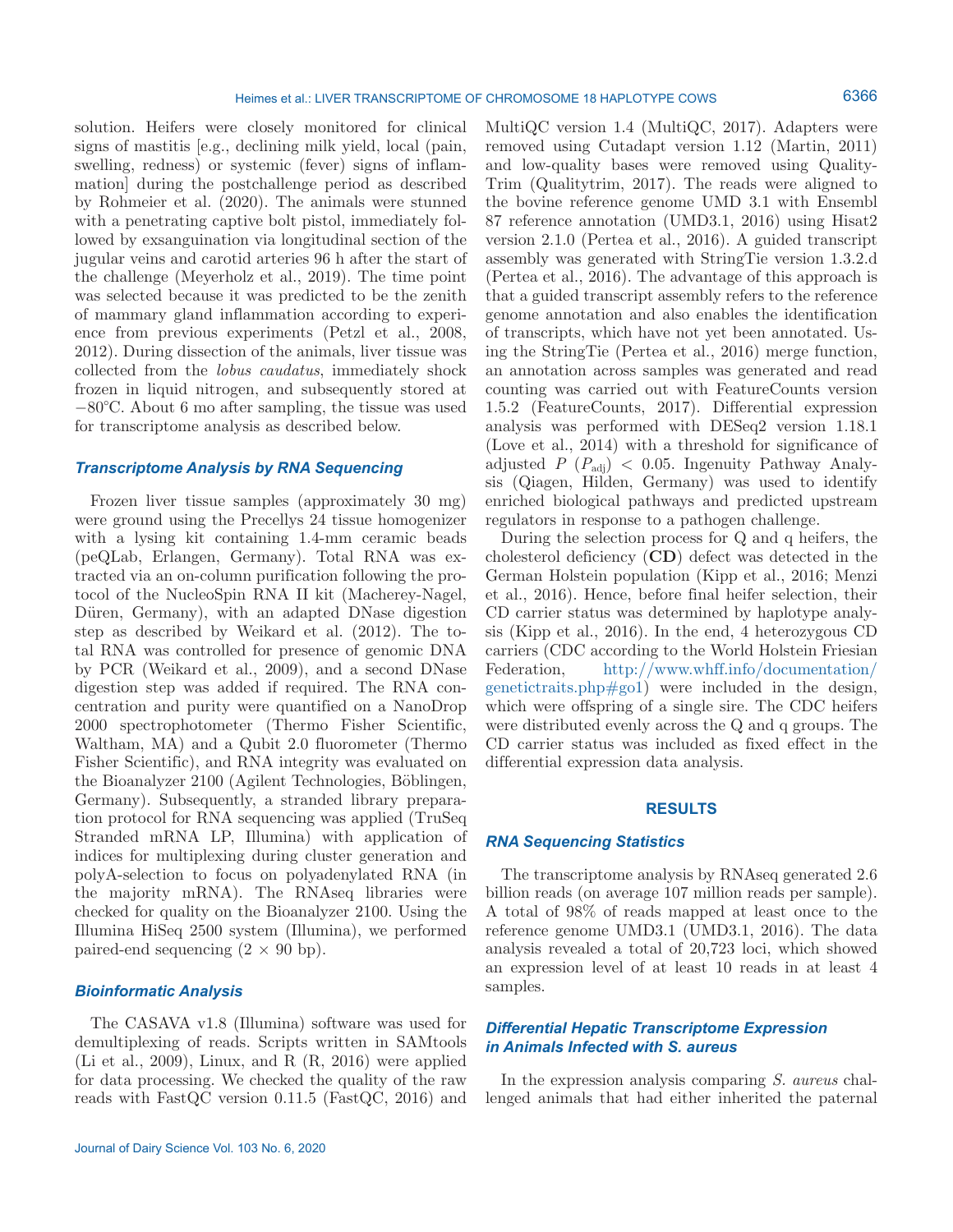#### Heimes et al.: LIVER TRANSCRIPTOME OF CHROMOSOME 18 HAPLOTYPE COWS

| Gene<br>symbol     | Entrez gene name                                                 | Function                                                                                                                                                   | $Log2$ fold<br>change | $P_{\rm adj}$  |
|--------------------|------------------------------------------------------------------|------------------------------------------------------------------------------------------------------------------------------------------------------------|-----------------------|----------------|
| <b>DYSF</b>        | Dysferlin                                                        | Regulates cell adhesion in monocytes (de                                                                                                                   | 0.36                  | 0.015          |
| MS4A3              | Membrane spanning 4-domains A3                                   | Morrée et al., 2013)<br>Involved in cell cycle control (Kutok et al.,<br>2011)                                                                             | 4.43                  | 0.017          |
| <b>GMIP</b>        | GEM interacting protein                                          | Involved in vesicular transport and exocytosis<br>(Johnson et al., $2012$ )                                                                                | 0.46                  | 0.017          |
| HMOX1              | Heme oxygenase 1                                                 | Immunomodulatory and anti-inflammatory<br>functions (Naito et al., 2014)                                                                                   | 0.97                  | 0.019          |
| GPBAR1             | G protein-coupled bile acid receptor 1                           | Involved in bile acid homeostasis and liver<br>immunity (Biagioli et al., 2019)                                                                            | 0.58                  | 0.019          |
| MARCH <sub>5</sub> | Membrane associated ring-CH-type finger 5                        | Involved in the regulation of mitochondrial<br>morphology (Tang et al., 2018)                                                                              | $-0.26$               | 0.019          |
| IGSF11<br>FERMT2   | Immunoglobulin superfamily member 11<br>Fermitin family member 2 | Inhibits T cell function (Wang et al., 2019a)<br>Involved in TGFB1-, integrin-, Erk/MAPK-<br>signaling pathway (Wan et al., 2015; Rognoni<br>et al., 2016) | $-0.41$<br>$-0.29$    | 0.019<br>0.020 |
| ICAM3              | Intercellular adhesion molecule 3                                | Chemotactic for macrophages, involved in<br>phagocytosis (Torr et al., 2012)                                                                               | 0.53                  | 0.022          |
| PLCB <sub>2</sub>  | Phospholipase C $\beta$ 2                                        | Inhibits expression of pro-inflammatory<br>cytokines, regulates macrophage function<br>(Grinberg et al., 2009; Wang et al., 2019b)                         | 0.50                  | 0.022          |
| TNFAIP8L2          | TNF $\alpha$ -induced protein 8 like 2                           | Negative immune regulator (Lin et al., 2018)                                                                                                               | 0.47                  | 0.031          |
| DNASE2             | Deoxyribonuclease 2, lysosomal                                   | Clears the cell of damaged DNA (Hacohen<br>and Lan, 2019)                                                                                                  | 0.43                  | 0.037          |
| RNASE6             | Ribonuclease A family member k6                                  | Expressed by monocytes and neutrophils,<br>antimicrobial activity (Pulido et al., 2016)                                                                    | 0.53                  | 0.046          |
| ARRDC3             | Arrestin domain containing 3                                     | Involved in placental development and<br>pathogenesis of cancer (Lei et al., 2020)                                                                         | $-0.63$               | 0.046          |
| <b>TNC</b>         | Tenascin C                                                       | Activator of innate immunity, upregulated as<br>response to inflammation (Goh et al., $2010$ )                                                             | 2.46                  | 0.048          |
| ZNF227             | Zinc finger protein 227                                          | Function unknown                                                                                                                                           | 0.29                  | 0.048          |
| PPP2R3A            | Protein phosphatase 2 regulatory subunit $B''\alpha$             | Major cellular Ser/Thr protein phosphatase,<br>known for involvement in liver cancer (Chen<br>et al., 2019)                                                | $-0.42$               | 0.048          |

Table 1. All significantly (adjusted *P*-value,  $P_{\text{adj}}$  < 0.05) differentially expressed annotated genes in the differential expression analysis between paternally inherited haplotypes Q (favorable for SCS) versus q (unfavorable for SCS) of animals challenged with *Staphylococcus aureus*

haplotypes  $Q(n = 12)$  or  $q(n = 12)$ , we found a total of 23 significantly  $(P_{\text{adj}} < 0.05)$  differentially expressed (**DE**) loci (see Table 1 and Supplemental File S1; [https:](https://doi.org/10.3168/jds.2019-17612)  $// \text{doi.org}/10.3168/jds.2019-17612)$ . Of these 23 significantly DE loci, 17 were annotated genes (74%), with 12 and 5 genes expressed at a higher and lower level, respectively, in Q compared with q animals.

Within the 17 annotated DE genes between paternally inherited haplotypes Q versus q of *S. aureus* challenged animals 10 genes are listed, which are involved in immune response [e.g., *IGSF11* with known effects on human T cells (Wang et al., 2019a) and *ICAM3*, which is involved in apoptotic cell clearance (Torr et al., 2012)]. However, the top scorer of DE loci is a yet unannotated transcript on BTA18 located 2 Mb outside the genomic target region for our haplotype selection (see Supplemental File S1). Another locus localized on BTA18 at 48.9 Mb (according the UMD3.1) and still unannotated at the respective position in the current genome annotation ARS-UCD1.2 Ensembl 97 [\(https:](https://www.ensembl.org/Bos_taurus/Info/Index) [//www.ensembl.org/Bos\\_taurus/Info/Index\)](https://www.ensembl.org/Bos_taurus/Info/Index) showed

significant differential expression (see Supplemental File S1). The respective transcript does also not show any sequence homology to annotated genes in human or mouse genomes. Three DE  $(P_{\text{adj}} < 0.05)$  loci are localized in the genomic region spanning 43 to 59 Mb containing the targeted chromosomal subregions for haplotype selection on BTA18. Within this region, a total of 525 loci are expressed in our data set. Thus, compared with the total number of 23 DE loci across all 20,724 expressed genomic loci in the entire genome there is a significant enrichment  $(P < 0.002)$  of DE loci in the BTA18 genomic region 43 to 59 Mb.

## *Pathway Analysis of DE Genes in Animals Infected with S. aureus*

Ingenuity Pathway Analysis of those 17 DE loci, which are annotated in the bovine reference genome assembly (UMD3.1), provided 24 significantly (*P* < 0.05) enriched canonical pathways when comparing *S. aureus* challenged animals that had either inher-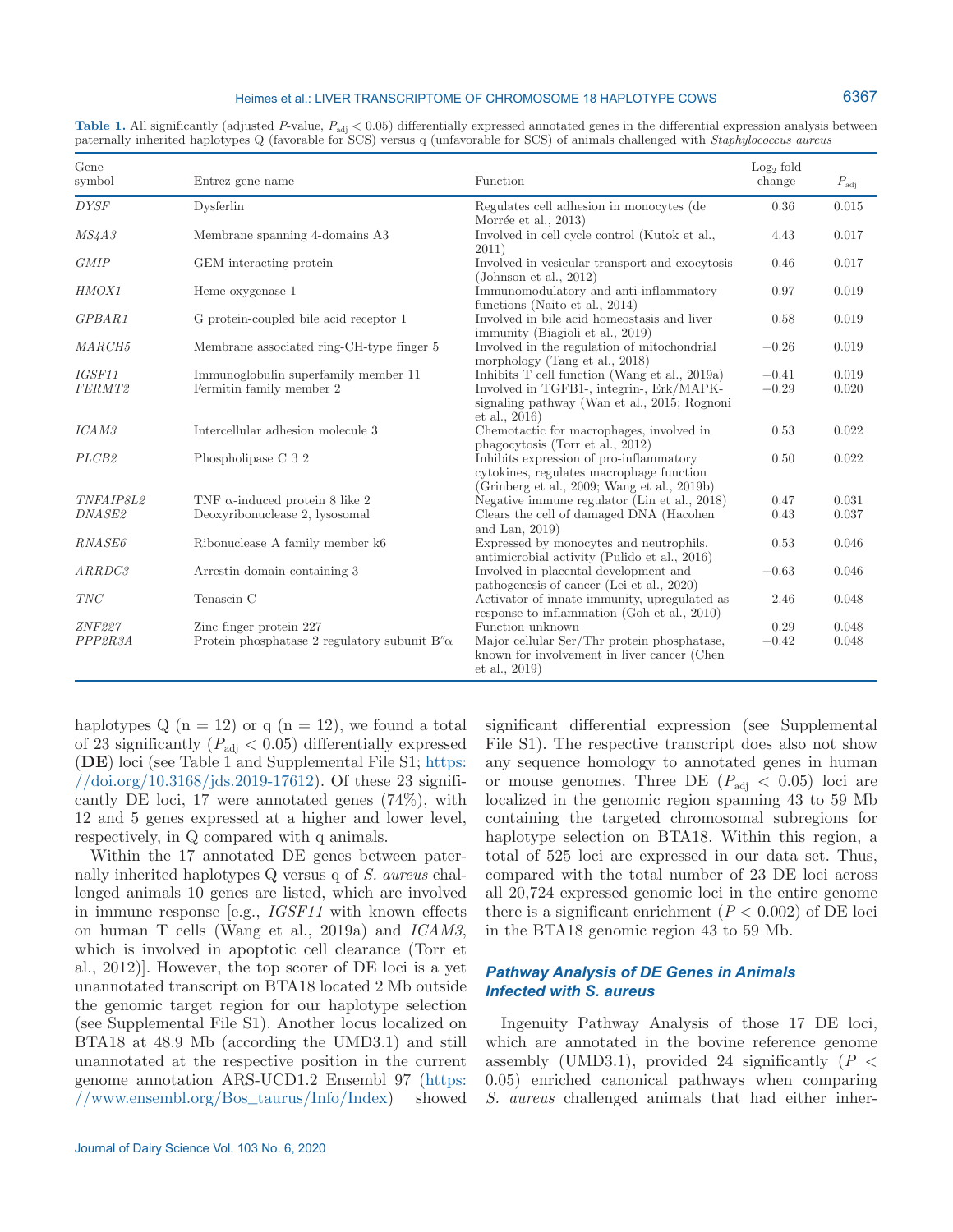6368

**Table 2.** All significantly  $(P < 0.05)$  canonical pathways enriched in the hepatic transcriptome of animals challenged with *Staphylococcus aureus* with haplotypes Q (favorable for SCS) versus q (unfavorable for SCS) using Ingenuity Pathway Analysis (Qiagen, Hilden, Germany)

| Ingenuity canonical pathway                             | $-\log_{10}$<br>$(P\text{-value})$ |
|---------------------------------------------------------|------------------------------------|
| Phospholipases                                          | 2.94E00                            |
| Antioxidant action of vitamin C                         | 2.55E00                            |
| GPCR-mediated nutrient sensing in enteroendocrine cells | 2.52E00                            |
| p70S6K signaling                                        | 2.41E00                            |
| D-myo-inositol-5-phosphate metabolism                   | 2.25E00                            |
| $G\alpha q$ signaling                                   | 2.24E00                            |
| Dopamine-DARPP32 feedback in cAMP signaling             | 2.18E00                            |
| Heme degradation                                        | 2.12E00                            |
| ILK signaling                                           | 2.11E00                            |
| Synaptic long-term depression                           | 2.09E00                            |
| Endothelin-1 signaling                                  | 2.07E00                            |
| $IL-8$ signaling                                        | 2.06E00                            |
| Breast cancer regulation by Stathmin1                   | 2.05E00                            |
| mTOR signaling                                          | 2.01E00                            |
| Superpathway of inositol phosphate compounds            | 1.99E00                            |
| Phospholipase C signaling                               | 1.84E00                            |
| Choline biosynthesis III                                | 1.78E00                            |
| Xenobiotic metabolism signaling                         | 1.77E00                            |
| G Protein signaling mediated by tubby                   | 1.63E00                            |
| D-myo-inositol $(1,4,5)$ -trisphosphate biosynthesis    | 1.62E00                            |
| Cell cycle regulation by BTG family proteins            | 1.60E00                            |
| Role of CHK proteins in cell cycle checkpoint control   | 1.41E00                            |
| $Wnt/Ca+$ pathway                                       | 1.35E00                            |
| Mitotic roles of polo-like kinase                       | 1.35E00                            |

ited the paternal haplotypes Q or q (see Table 2 and Supplemental File S2; [https://doi.org/10.3168/jds](https://doi.org/10.3168/jds.2019-17612) [.2019-17612\)](https://doi.org/10.3168/jds.2019-17612). Among them are the pathways integrinlinked protein kinase (**ILK**) signaling, IL-8 signaling, phospholipases, and phospholipase C signaling that are known to be directly related to immune response. The GPCR-mediated nutrient sensing in enteroendocrine cells, which was also significantly enriched between the paternal haplotypes Q or q, provides a link between the immune response and the dairy cow's metabolism (Husted et al., 2017; Latorraca et al., 2017).

The analysis of the predicted upstream regulators (see Table 3) confirmed modulation of the hepatic immune system in Q heifers compared with the q halfsibs within *S. aureus* challenged animals. In the list of the top 10 significantly enriched upstream regulators (Table 3), 2 important immune receptors (**CXCR3**, C-X-C chemokine receptor type 3, and **TLR3**, toll-like receptor 3) as well as mitogen-activated protein kinase kinase kinase 1 (**MAP3K1**), a kinase involved in the TNF- $\alpha$  and NFKB signal cascades (Ishizuka et al., 1997), were found.

## **DISCUSSION**

The heifers investigated in this study had been deeply phenotyped before and after the intramammary

pathogen challenge as reported by Heimes et al. (2019), Meyerholz et al. (2019), and Rohmeier et al. (2020). The comparison of heifers with Q and q haplotypes revealed that the q animals were more susceptible to early-lactation diseases. They had a higher number of udder quarters with very low cell count  $\langle$  <10,000 cells/ mL) in the first weeks of lactation, but in the later course of lactation the weekly SCS was significantly lower for Q compared with q animals. The q animals had a higher SCS at 24 and 36 h after *S. aureus* challenge and a higher shedding of bacteria 12 h after challenge as well as a lower decline in milk yield after pathogen challenge (Heimes et al., 2019; Meyerholz et al., 2019; Rohmeier et al., 2020). Most interestingly, in addition to differences in clinical parameters there were also significant differences in the endocrine and metabolic profiles of the animals postpartum: those cows with Q haplotypes displayed higher IGF-1, lower growth hormone, and BHB levels in plasma and serum, respectively, compared with q half-sibs (Meyerholz et al., 2019).

The hepatic transcriptome is suitable to monitor potential metabolic as well as immunological effects of the BTA18 haplotypes, as the liver is at the center of the metabolic and immunological physiology of the dairy cow (Moyes et al., 2016). To follow up the differences in IGF-1, growth hormone, and BHB plasma/ serum levels between Q and q cows we had observed before the challenge, we looked at potential related hepatic transcriptomic signatures in Q versus q after intramammary *S. aureus* challenge. However, we did not find significant differences in gene expression for *IGF1* or other key genes directly involved in (short chain) fatty acid metabolism (Supplemental File S1; <https://doi.org/10.3168/jds.2019-17612>). Interestingly, the canonical pathway GPCR-mediated nutrient sensing in enteroendocrine cells was significantly enriched in the hepatic transcriptome of *S. aureus* challenged animals with the Q haplotype compared with animals

**Table 3.** Top 10 significantly  $(P < 0.05)$  enriched upstream regulators in Ingenuity Pathway Analysis (Qiagen, Hilden, Germany) of haplotype Q (favorable for SCS) versus q (unfavorable for SCS) within animals challenged with *Staphylococcus aureus* (exogenous chemical excluded)

| Upstream regulator | P-value of overlap |
|--------------------|--------------------|
| GCH1               | 2.79E-05           |
| <b>SRF</b>         | $1.03E-04$         |
| CXCR3              | $1.51E-04$         |
| KDM3A              | $4.10E-04$         |
| GABPA              | $4.51E-04$         |
| FBXL17             | 7.35E-04           |
| BRIP1              | 7.35E-04           |
| MAP3K1             | 7.66E-04           |
| TLR3               | 8.89E-04           |
| <b>CAT</b>         | $9.68E - 04$       |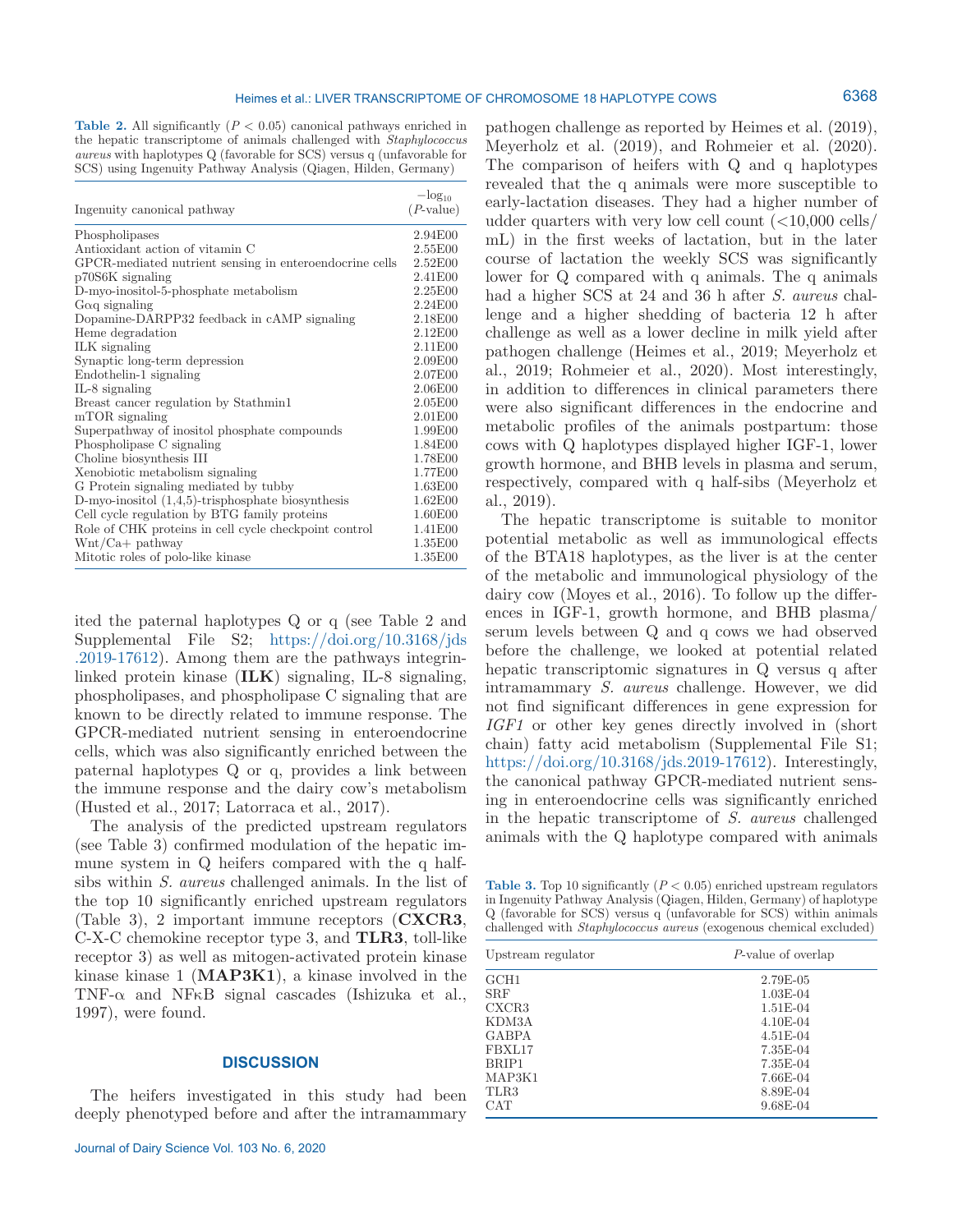with the q haplotype. G-protein-coupled receptors (**GPCR**) are membrane proteins, which detect their ligands (e.g., hormones, neurotransmitters, chemokines) in the extracellular matrix and can subsequently initiate the respective intracellular signaling cascades (Latorraca et al., 2017). In the gastrointestinal tract, nutrient metabolites activate GPCR, resulting in the secretion of gut and pancreatic hormones (Husted et al., 2017). However, GPCR can also act as pro- and anti-inflammatory regulators of immune cells (Husted et al., 2017). Thus, they have a broad spectrum of influence, and the enrichment of the respective pathway in the hepatic transcriptome of *S. aureus* challenged animals with Q haplotypes compared with the half-sibs carrying a q haplotype indicates haplotype-specific differences regarding their metabolic and immune profiles.

After the intramammary *S. aureus* challenge, the livers of Q or q cows showed a different hepatic transcriptomic profile with respect to immune genes (see Tables 1 and 2).

The enrichment of the canonical pathways ILK signaling and IL-8 signaling indicates that immune pathways play a dominant role in the response of the divergent hepatic transcriptome response to intramammary *S. aureus* challenge. This is also indicated by the nominally significant enrichment of the Protein Information Resource category "Innate immunity" (*P*  $= 1.1 \times 10^{-3}$  and also by the significantly DE genes themselves (see Table 1). DYSF, for example, which was originally observed for its role in muscle function, is involved in regulating cellular interactions, cell adhesion mechanisms, and has a function in inflammatory cells (de Morrée et al., 2013). The receptor encoded by *GPBAR1* is implicated in the suppression of macrophage functions and regulation of energy homeostasis by bile acids and is also essential for the regulation of liver immunity (Biagioli et al., 2019). HMOX1 has been recognized as having major immunomodulatory and anti-inflammatory properties and has been regarded as an adaptive cellular response against inflammatory response and oxidative stress (reviewed by Naito et al., 2014). FERMT2 plays a role in the TGFB1 and integrin signaling pathways (reviewed by Rognoni et al., 2016) and is related to the Erk/MAPK signaling pathway (Wan et al., 2015). Furthermore, *ICAM3* and *IGSF11* are both members of the immunoglobulin super-family. ICAM3 has been described as chemotactic for macrophages and is therefore implicated in the phagocytosis of apoptotic cells (Torr et al., 2012), whereas IGSF11 inhibited T cell function in human blood cell culture (Wang et al., 2019a). TNC, described to be upregulated in inflamed tissues, is an activator of innate immunity,

which can stimulate the synthesis of inflammatory cytokines (Goh et al., 2010). The *PLCB2* gene, also significantly differentially expressed, is part of the significantly enriched canonical pathways phospholipases and phospholipase C signaling. As a key regulator for macrophage function, PLCB2 is involved in the switch from an inflammatory (M1) to an angiogenic (M2-like) macrophage phenotype (Grinberg et al., 2009). Moreover, it can inhibit the expression of pro-inflammatory cytokines (Wang et al., 2019b). As presented in Figure 1, the Ingenuity network analysis showed that *DYSF*, *GPBAR1*, *HMOX1*, *FERMT2*, *ICAM3*, *TNC*, and *PLCB2* are interacting with each other in a network related to immune response, indicating an interrelationship between them.

As potential transcriptional regulators CXCR3, TLR3, and MAP3K1 could be predicted (Table 3). The CXCR3 is expressed by monocytes, T cells, natural killer cells, dendritic cells, and cancer cells (Tokunaga et al., 2018). After activation by its selective ligands CXCL9, CXCL10, and CXCL11, it is involved in the recruitment and clustering of T cells and natural killer cells (Tokunaga et al., 2018; Maurice et al., 2019; Read et al., 2019). Toll-like receptor 3 is widely known for its crucial role in pathogen recognition and subsequent activation of innate immunity (Chen et al., 2017). Mitogen-activated protein kinase kinase kinase 1 takes part in the TNF- $\alpha$  and NF<sub>K</sub>B signal cascades (Ishizuka et al., 1997; Sanchez-Perez et al., 2002) and is therefore eminent for the appropriate response of the immune system to invasive pathogens. Thus, the upstream analysis confirmed alteration of the hepatic immune system in Q heifers compared with their q half-sibs within *S. aureus*-challenged animals.

Regarding a potential molecular background of the QTL for functional traits and udder health in particular, we found a significant enrichment of DE loci in the genomic target area of the different haplotypes and their close vicinity on BTA18. This suggests that a regionally acting regulatory element might be involved, which could modulate the expression of an array of genes located there. Regulatory variation in noncoding regions as background of the BTA18 telomeric functional QTL might also explain the lack of causal candidate variant evidence for this QTL. No causal mechanism for the QTL could be pinpointed despite genetic variants with predicted effects in coding and noncoding regions, as described in recent GWAS at the whole genome sequence level with powerful data sets (Wang et al., 2017; Fang et al., 2019; Jiang et al., 2019). This also underlines the need to improve the current annotation of the bovine genome in terms of functional regula-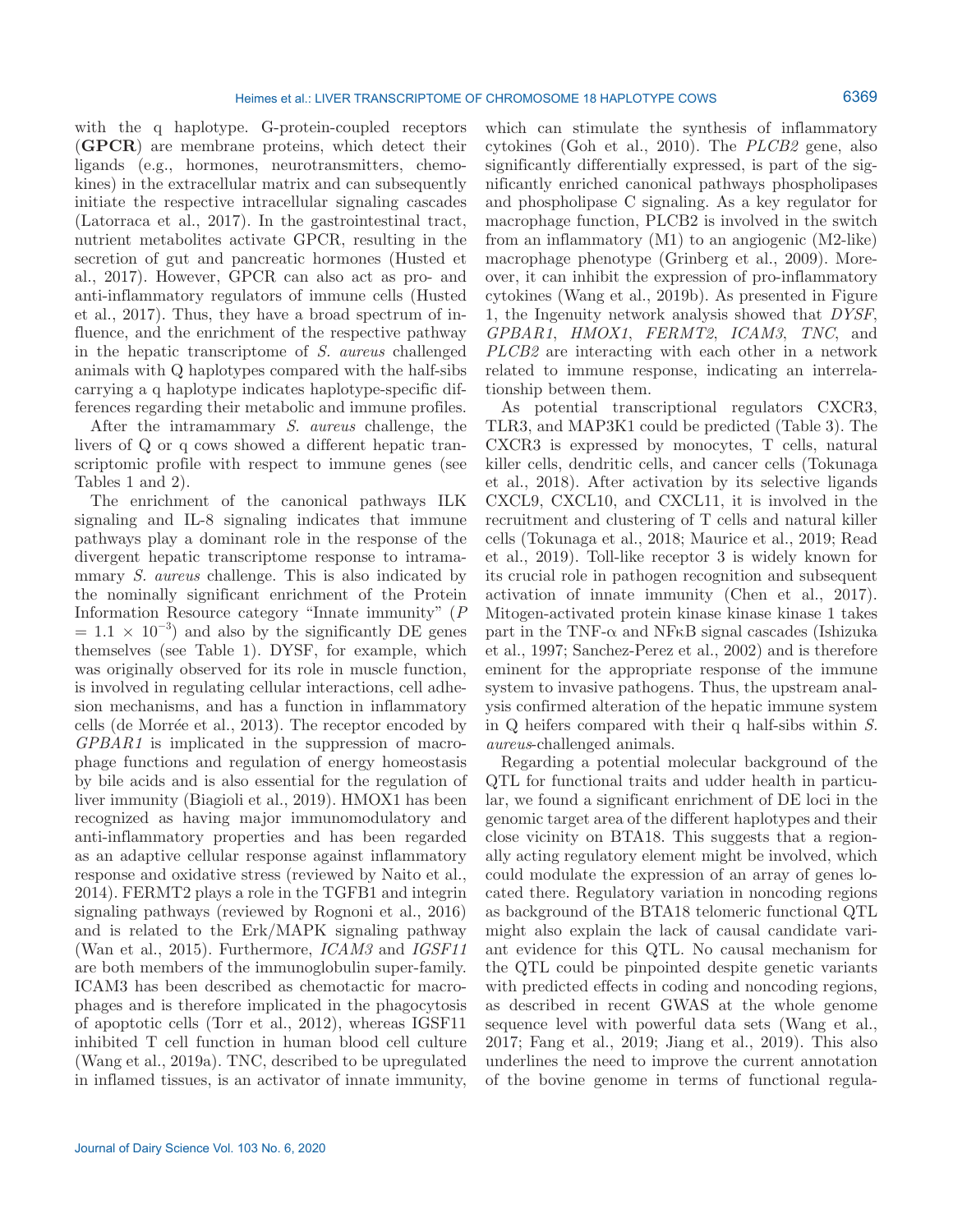

**Figure 1.** Highly enriched network in the differentially expressed gene analysis of Q (favorable paternal haplotypes for SCS) versus q (unfavorable haplotypes for SCS) in cows challenged with *Staphylococcus aureus*. Green = lower expression in Q cows compared with q cows, red = higher expression in Q compared with q cows (modified according to Ingenuity Pathway Analysis, Qiagen, Hilden, Germany).

tory elements as addressed by the global Functional Annotation of Animal Genomes action [\(https://www](https://www.animalgenome.org/community/FAANG/) [.animalgenome.org/community/FAANG/](https://www.animalgenome.org/community/FAANG/); Andersson et al., 2015).

## **CONCLUSIONS**

Heifers with alternative paternal BTA18 haplotypes display a significantly different hepatic transcriptome upon intramammary *S. aureus* challenge. Animals with the favorable Q haplotypes showed a more activated immune system (as demonstrated by the higher activation of key pathways and divergent expression of relevant immune genes), which might be better able to defend the host during a bacterial challenge. Driver of these differences in the immune system might be different adaptations of metabolic pathways of the Q and

The authors thank the laboratory staff at the FBN Dummerstorf as well as the PhD students of the ChronMast project at the University of Veterinary

than their q half-sibs.

Medicine Hannover. We thankfully acknowledge Hans-Martin Seyfert (Dummerstorf, Germany) for very fruitful discussion. We also thank the Förderverein Bioökonomieforschung (Bonn, Germany) for continuous support. This work was supported by funds of the German Government's Special Purpose Fund held at

q animals. These findings are in line with results from clinical data of the haplotypes, which showed Q cows to be more resistant to diseases, especially *S. aureus* mastitis (SCC, SCS, shedding of bacteria, milk yield)

**ACKNOWLEDGMENTS**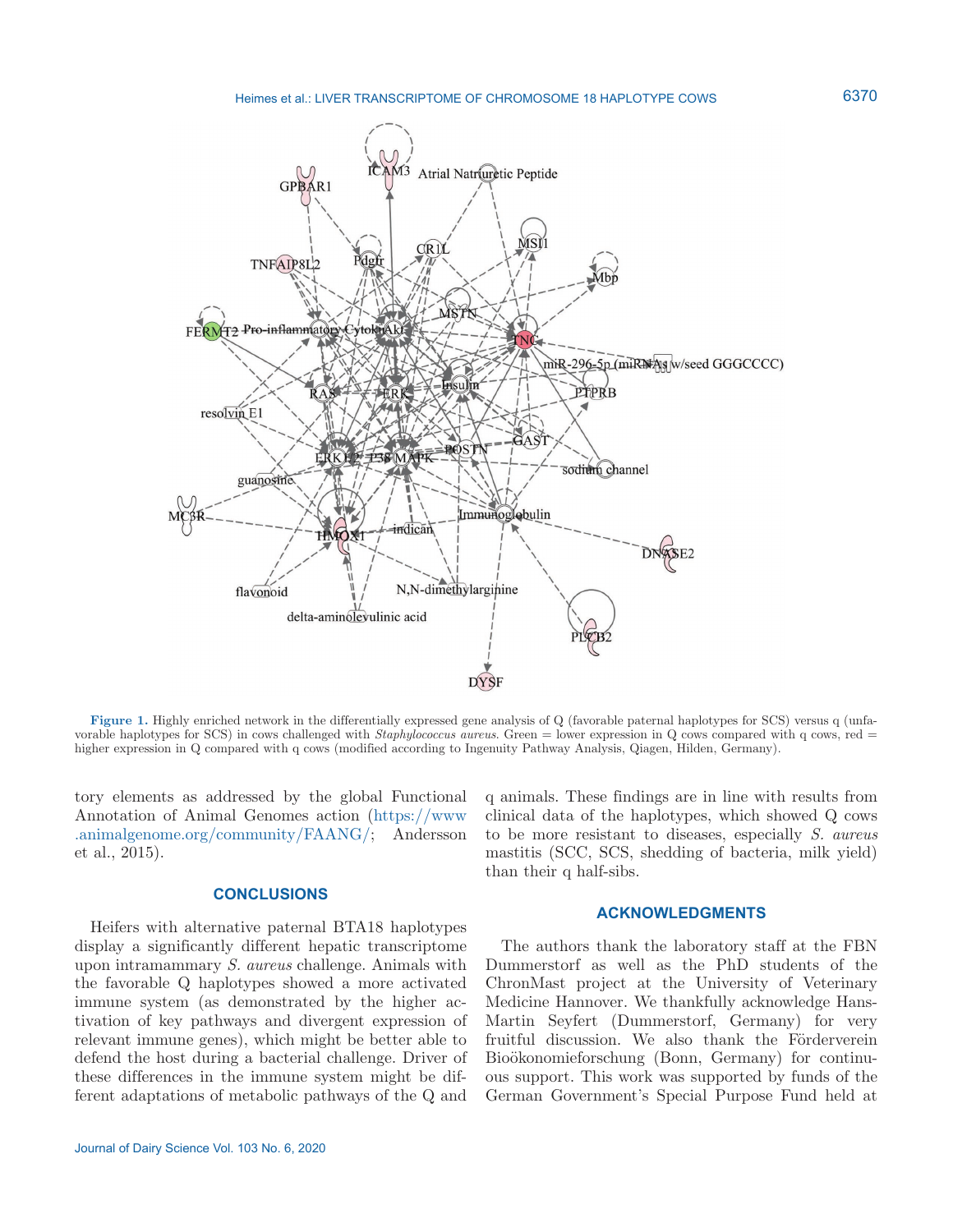Landwirtschaftliche Rentenbank (Frankfurt/Main, Germany). The authors have not stated any conflicts of interest.

## **REFERENCES**

- Andersson, L., A. L. Archibald, C. D. Bottema, R. Brauning, S. C. Burgess, D. W. Burt, E. Casas, H. H. Cheng, L. Clarke, C. Couldrey, B. P. Dalrymple, C. G. Elsik, S. Foissac, E. Giuffra, M. A. Groenen, B. J. Hayes, L. S. Huang, H. Khatib, J. W. Kijas, H. Kim, J. K. Lunney, F. M. McCarthy, J. C. McEwan, S. Moore, B. Nanduri, C. Notredame, Y. Palti, G. S. Plastow, J. M. Reecy, G. A. Rohrer, E. Sarropoulou, C. J. Schmidt, J. Silverstein, R. L. Tellam, M. Tixier-Boichard, G. Tosser-Klopp, C. K. Tuggle, J. Vilkki, S. N. White, S. Zhao, and H. Zhou. 2015. Coordinated international action to accelerate genome-to-phenome with FAANG, the Functional Annotation of Animal Genomes project. Genome Biol. 16:57. <https://doi.org/10.1186/s13059-015-0622-4>.
- Biagioli, M., A. Carino, C. Fiorucci, S. Marchianò, C. Di Giorgio, R. Roselli, M. Magro, E. Distrutti, O. Bereshchenko, P. Scarpelli, A. Zampella, and S. Fiorucci. 2019. GPBAR1 functions as gatekeeper for liver NKT cells and provides counterregulatory signals in mouse models of immune-mediated hepatitis. Cell. Mol. Gastroenterol. Hepatol. 8:447–473. [https://doi.org/10.1016/j.jcmgh.2019](https://doi.org/10.1016/j.jcmgh.2019.06.003) [.06.003](https://doi.org/10.1016/j.jcmgh.2019.06.003).
- Brand, B., C. Baes, M. Mayer, N. Reinsch, and C. Kuhn. 2009. Identification of a two-marker-haplotype on *Bos taurus* autosome 18 associated with somatic cell score in German Holstein cattle. BMC Genet. 10:50.<https://doi.org/10.1186/1471-2156-10-50>.
- Brand, B., C. Baes, M. Mayer, N. Reinsch, T. Seidenspinner, G. Thaller, and C. Kuhn. 2010. Quantitative trait loci mapping of calving and conformation traits on *Bos taurus* autosome 18 in the German Holstein population. J. Dairy Sci. 93:1205–1215. [https://](https://doi.org/10.3168/jds.2009-2553) [doi.org/10.3168/jds.2009-2553](https://doi.org/10.3168/jds.2009-2553).
- Chen, H., J. Xu, P. Wang, Q. Shu, L. Huang, J. Guo, X. Zhang, H. Zhang, Y. Wang, Z. Shen, X. Chen, and Q. Zhang. 2019. Protein phosphatase 2 regulatory subunit B′'Alpha silencing inhibits tumor cell proliferation in liver cancer. Cancer Med. 8:7741–7753. [https://doi.org/10.1002/cam4.2620.](https://doi.org/10.1002/cam4.2620)
- Chen, N., P. Xia, S. Li, T. Zhang, T. T. Wang, and J. Zhu. 2017. RNA sensors of the innate immune system and their detection of pathogens. IUBMB Life 69:297–304. <https://doi.org/10.1002/iub.1625>.
- de Morrée, A., B. Flix, I. Bagaric, J. Wang, M. van den Boogaard, L. Grand Moursel, R. R. Frants, I. Illa, E. Gallardo, R. Toes, and S. M. van der Maarel. 2013. Dysferlin regulates cell adhesion in human monocytes. J. Biol. Chem. 288:14147–14157. [https://doi.org/](https://doi.org/10.1074/jbc.M112.448589) [10.1074/jbc.M112.448589](https://doi.org/10.1074/jbc.M112.448589).
- De Vliegher, S., L. K. Fox, S. Piepers, S. McDougall, and H. W. Barkema. 2012. Invited review: Mastitis in dairy heifers: Nature of the disease, potential impact, prevention, and control. J. Dairy Sci. 95:1025–1040. <https://doi.org/10.3168/jds.2010-4074>.
- Fang, L., J. Jiang, B. Li, Y. Zhou, E. Freebern, P. M. Vanraden, J. B. Cole, G. E. Liu, and L. Ma. 2019. Genetic and epigenetic architecture of paternal origin contribute to gestation length in cattle. Commun. Biol. 2:100.<https://doi.org/10.1038/s42003-019-0341-6>.
- FastQC. 2016. Accessed Dec. 15, 2016. [https://www.bioinformatics](https://www.bioinformatics.babraham.ac.uk/projects/fastqc/) [.babraham.ac.uk/projects/fastqc/](https://www.bioinformatics.babraham.ac.uk/projects/fastqc/).
- FeatureCounts. 2017. Accessed Nov. 29, 2017. [http://subread](http://subread.sourceforge.net/) [.sourceforge.net/](http://subread.sourceforge.net/).
- Goh, F. G., A. M. Piccinini, T. Krausgruber, I. A. Udalova, and K. S. Midwood. 2010. Transcriptional regulation of the endogenous danger signal tenascin-C: A novel autocrine loop in inflammation. J. Immunol. 184:2655–2662. [https://doi.org/10.4049/jimmunol](https://doi.org/10.4049/jimmunol.0903359) [.0903359](https://doi.org/10.4049/jimmunol.0903359).
- Grinberg, S., G. Hasko, D. Wu, and S. J. Leibovich. 2009. Suppression of PLCbeta2 by endotoxin plays a role in the adenosine  $A(2A)$ receptor-mediated switch of macrophages from an inflammatory to an angiogenic phenotype. Am. J. Pathol. 175:2439–2453. [https:](https://doi.org/10.2353/ajpath.2009.090290) [//doi.org/10.2353/ajpath.2009.090290.](https://doi.org/10.2353/ajpath.2009.090290)
- Hacohen, N., and Y. Y. Lan. 2019. Damaged DNA marching out of aging nucleus. Aging (Albany NY) 11:8039–8040. [https://doi.org/](https://doi.org/10.18632/aging.102340) [10.18632/aging.102340.](https://doi.org/10.18632/aging.102340)
- Halasa, T., K. Huijps, O. Osteras, and H. Hogeveen. 2007. Economic effects of bovine mastitis and mastitis management: a review. Vet. Q. 29:18–31. [https://doi.org/10.1080/01652176.2007.9695224.](https://doi.org/10.1080/01652176.2007.9695224)
- Heimes, A., J. Brodhagen, R. Weikard, H. M. Hammon, M. M. Meyerholz, W. Petzl, H. Zerbe, S. Engelmann, M. Schmicke, M. Hoedemaker, H. J. Schuberth, and C. Kuhn. 2019. Characterization of functional traits with focus on udder health in heifers with divergent paternally inherited haplotypes on BTA18. BMC Vet. Res. 15:241. <https://doi.org/10.1186/s12917-019-1988-4>.
- Husted, A. S., M. Trauelsen, O. Rudenko, S. A. Hjorth, and T. W. Schwartz. 2017. GPCR-mediated signaling of metabolites. Cell Metab. 25:777–796. <https://doi.org/10.1016/j.cmet.2017.03.008>.
- Ishizuka, T., N. Terada, P. Gerwins, E. Hamelmann, A. Oshiba, G. R. Fanger, G. L. Johnson, and E. W. Gelfand. 1997. Mast cell tumor necrosis factor alpha production is regulated by MEK kinases. Proc. Natl. Acad. Sci. USA 94:6358–6363. [https://doi.org/](https://doi.org/10.1073/pnas.94.12.6358) [10.1073/pnas.94.12.6358.](https://doi.org/10.1073/pnas.94.12.6358)
- Jensen, K., J. Günther, R. Talbot, W. Petzl, H. Zerbe, H.-J. Schuberth, H.-M. Seyfert, and E. J. Glass. 2013. *Escherichia coli*- and *Staphylococcus aureus*-induced mastitis differentially modulate transcriptional responses in neighbouring uninfected bovine mammary gland quarters. BMC Genomics 14:36. [https://doi.org/10.1186/](https://doi.org/10.1186/1471-2164-14-36) [1471-2164-14-36.](https://doi.org/10.1186/1471-2164-14-36)
- Jiang, J., J. B. Cole, E. Freebern, Y. Da, P. M. VanRaden, and L. Ma. 2019. Functional annotation and Bayesian fine-mapping reveals candidate genes for important agronomic traits in Holstein bulls. Commun. Biol. 2:212.<https://doi.org/10.1038/s42003-019-0454-y>.
- Johnson, J. L., J. Monfregola, G. Napolitano, W. B. Kiosses, and S. D. Catz. 2012. Vesicular trafficking through cortical actin during exocytosis is regulated by the Rab27a effector JFC1/Slp1 and the RhoA-GTPase-activating protein Gem-interacting protein. Mol. Biol. Cell 23:1902–1916. [https://doi.org/10.1091/mbc.e11-12](https://doi.org/10.1091/mbc.e11-12-1001) [-1001](https://doi.org/10.1091/mbc.e11-12-1001).
- Kipp, S., D. Segelke, S. Schierenbeck, F. Reinhardt, R. Reents, C. Wurmser, H. Pausch, R. Fries, G. Thaller, J. Tetens, J. Pott, D. Haas, B. B. Raddatz, M. Hewicker-Trautwein, I. Proios, M. Schmicke, and W. Grunberg. 2016. Identification of a haplotype associated with cholesterol deficiency and increased juvenile mortality in Holstein cattle. J. Dairy Sci. 99:8915–8931. [https://doi](https://doi.org/10.3168/jds.2016-11118) [.org/10.3168/jds.2016-11118.](https://doi.org/10.3168/jds.2016-11118)
- Kühn, C., F. Reinhardt, and M. Schwerin. 2008. Marker assisted selection of heifers improved milk somatic cell count compared to selection on conventional pedigree breeding values. Arch. Tierzucht 51:23–32.<https://doi.org/10.5194/aab-51-23-2008>.
- Kutok, J. L., X. Yang, R. Folkerth, and C. N. Adra. 2011. Characterization of the expression of HTm4 (MS4A3), a cell cycle regulator, in human peripheral blood cells and normal and malignant tissues. J. Cell. Mol. Med. 15:86–93. [https://doi.org/10.1111/j.1582-4934](https://doi.org/10.1111/j.1582-4934.2009.00925.x) [.2009.00925.x](https://doi.org/10.1111/j.1582-4934.2009.00925.x).
- Latorraca, N. R., A. J. Venkatakrishnan, and R. O. Dror. 2017. GPCR dynamics: Structures in motion. Chem. Rev. 117:139–155. [https:/](https://doi.org/10.1021/acs.chemrev.6b00177) [/doi.org/10.1021/acs.chemrev.6b00177](https://doi.org/10.1021/acs.chemrev.6b00177).
- Lei, D., N. Deng, S. Wang, J. Huang, and C. Fan. 2020. Upregulated ARRDC3 limits trophoblast cell invasion and tube formation and is associated with preeclampsia. Placenta 89:10–19. [https://doi](https://doi.org/10.1016/j.placenta.2019.10.009) [.org/10.1016/j.placenta.2019.10.009.](https://doi.org/10.1016/j.placenta.2019.10.009)
- Li, H., B. Handsaker, A. Wysoker, T. Fennell, J. Ruan, N. Homer, G. Marth, G. Abecasis, and R. Durbin. 2009. The Sequence Alignment/Map format and SAMtools. Bioinformatics 25:2078–2079. <https://doi.org/10.1093/bioinformatics/btp352>.
- Lin, Z., W. Liu, C. Xiao, Y. Fan, G. Zhuang, and Z. Qi. 2018. TIPE2 inhibits GC via regulation of cell proliferation, apoptosis and inflammation. Oncol. Rep. 40:1307–1316. [https://doi.org/10.3892/](https://doi.org/10.3892/or.2018.6576) [or.2018.6576.](https://doi.org/10.3892/or.2018.6576)
- Love, M. I., W. Huber, and S. Anders. 2014. Moderated estimation of fold change and dispersion for RNA-seq data with DESeq2. Genome Biol. 15:550. [https://doi.org/10.1186/s13059-014-0550-8.](https://doi.org/10.1186/s13059-014-0550-8)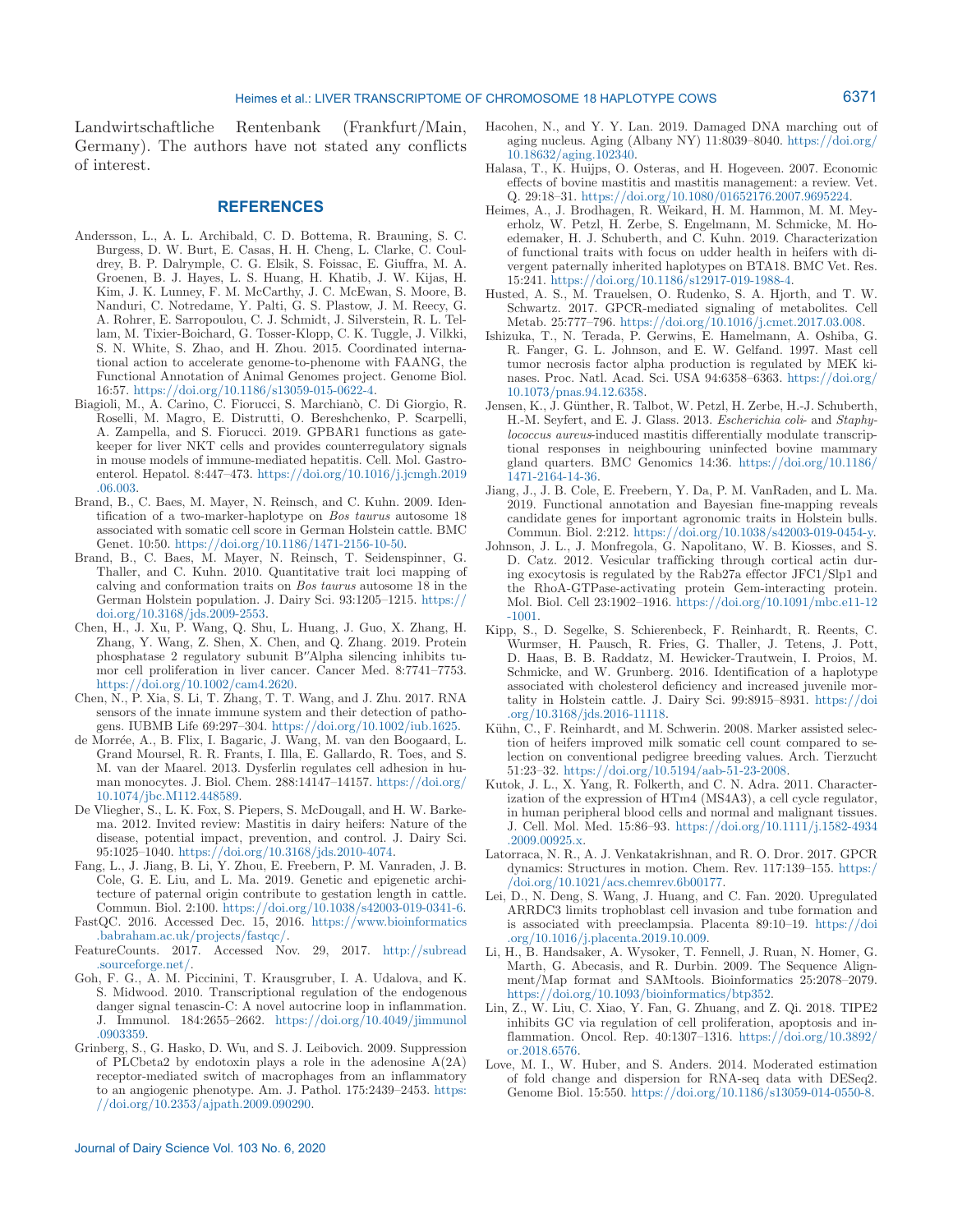- Mao, X., N. K. Kadri, J. R. Thomasen, D. J. De Koning, G. Sahana, and B. Guldbrandtsen. 2016. Fine mapping of a calving QTL on *Bos taurus* autosome 18 in Holstein cattle. J. Anim. Breed. Genet. 133:207–218. [https://doi.org/10.1111/jbg.12187.](https://doi.org/10.1111/jbg.12187)
- Martin, M. 2011. Cutadapt removes adapter sequences from highthroughput sequencing reads. EMBnet.journal 17. [https://doi](https://doi.org/10.14806/ej.17.1.200) [.org/10.14806/ej.17.1.200.](https://doi.org/10.14806/ej.17.1.200)
- Matthews, D., J. F. Kearney, A. R. Cromie, F. S. Hely, and P. R. Amer. 2019. Genetic benefits of genomic selection breeding programmes considering foreign sire contributions. Genet. Sel. Evol. 51:40. <https://doi.org/10.1186/s12711-019-0483-5>.
- Maurice, N. J., M. J. McElrath, E. Andersen-Nissen, N. Frahm, and M. Prlic. 2019. CXCR3 enables recruitment and site-specific bystander activation of memory CD8(+) T cells. Nat. Commun. 10:4987.<https://doi.org/10.1038/s41467-019-12980-2>.
- Menzi, F., N. Besuchet-Schmutz, M. Fragniere, S. Hofstetter, V. Jagannathan, T. Mock, A. Raemy, E. Studer, K. Mehinagic, N. Regenscheit, M. Meylan, F. Schmitz-Hsu, and C. Drogemuller. 2016. A transposable element insertion in APOB causes cholesterol deficiency in Holstein cattle. Anim. Genet. 47:253–257. [https://doi](https://doi.org/10.1111/age.12410) [.org/10.1111/age.12410.](https://doi.org/10.1111/age.12410)

Meuwissen, T. H., B. J. Hayes, and M. E. Goddard. 2001. Prediction of total genetic value using genome-wide dense marker maps. Genetics 157:1819–1829.

- Meyerholz, M. M., L. Rohmeier, T. Eickhoff, A. Hülsebusch, S. Jander, M. Linden, L. Macias, M. Koy, A. Heimes, L. Gorríz-Martín, D. Segelke, S. Engelmann, M. Schmicke, M. Hoedemaker, W. Petzl, H. Zerbe, H. J. Schuberth, and C. Kühn. 2019. Genetic selection for bovine chromosome 18 haplotypes associated with divergent somatic cell score affects postpartum reproductive and metabolic performance. J. Dairy Sci. 102:9983–9994. [https://doi.org/10](https://doi.org/10.3168/jds.2018-16171) [.3168/jds.2018-16171](https://doi.org/10.3168/jds.2018-16171).
- Moyes, K. M., P. Sørensen, and M. Bionaz. 2016. The impact of intramammary *Escherichia coli* challenge on liver and mammary transcriptome and cross-talk in dairy cows during early lactation using RNAseq. PLoS One 11:e0157480. [https://doi.org/10.1371/journal](https://doi.org/10.1371/journal.pone.0157480) [.pone.0157480.](https://doi.org/10.1371/journal.pone.0157480)
- Müller, M. P., S. Rothammer, D. Seichter, I. Russ, D. Hinrichs, J. Tetens, G. Thaller, and I. Medugorac. 2017. Genome-wide mapping of 10 calving and fertility traits in Holstein dairy cattle with special regard to chromosome 18. J. Dairy Sci. 100:1987–2006. [https://doi.org/10.3168/jds.2016-11506.](https://doi.org/10.3168/jds.2016-11506)

MultiQC. 2017. Accessed Sep. 11, 2017.<http://multiqc.info/>.

- Naito, Y., T. Takagi, and Y. Higashimura. 2014. Heme oxygenase-1 and anti-inflammatory M2 macrophages. Arch. Biochem. Biophys. 564:83–88. [https://doi.org/10.1016/j.abb.2014.09.005.](https://doi.org/10.1016/j.abb.2014.09.005)
- Pertea, M., D. Kim, G. M. Pertea, J. T. Leek, and S. L. Salzberg. 2016. Transcript-level expression analysis of RNA-seq experiments with HISAT, StringTie and Ballgown. Nat. Protoc. 11:1650–1667. <https://doi.org/10.1038/nprot.2016.095>.
- Petzl, W., J. Gunther, T. Pfister, C. Sauter-Louis, L. Goetze, S. von Aulock, A. Hafner-Marx, H. J. Schuberth, H. M. Seyfert, and H. Zerbe. 2012. Lipopolysaccharide pretreatment of the udder protects against experimental *Escherichia coli* mastitis. Innate Immun. 18:467–477.<https://doi.org/10.1177/1753425911422407>.
- Petzl, W., H. Zerbe, J. Gunther, W. Yang, H. M. Seyfert, G. Nurnberg, and H. J. Schuberth. 2008. Escherichia coli, but not *Staphylococcus aureus* triggers an early increased expression of factors contributing to the innate immune defense in the udder of the cow. Vet. Res. 39:18. [https://doi.org/10.1051/vetres:2007057.](https://doi.org/10.1051/vetres:2007057)
- Pulido, D., J. Arranz-Trullen, G. Prats-Ejarque, D. Velazquez, M. Torrent, M. Moussaoui, and E. Boix. 2016. Insights into the antimicrobial mechanism of action of human RNase6: Structural determinants for bacterial cell agglutination and membrane permeation. Int. J. Mol. Sci. 17:552.<https://doi.org/10.3390/ijms17040552>.
- Qualitytrim. 2017. Accessed Sep. 11, 2017. [https://bitbucket.org/](https://bitbucket.org/arobinson/qualitytrim) [arobinson/qualitytrim.](https://bitbucket.org/arobinson/qualitytrim)

R. 2016. Accessed August 29, 2016. [https://www.r-project.org/.](https://www.r-project.org/)

Read, S. A., R. Wijaya, M. Ramezani-Moghadam, E. Tay, S. Schibeci, C. Liddle, V. W. T. Lam, L. Yuen, M. W. Douglas, D. Booth, J.

George, and G. Ahlenstiel. 2019. Macrophage coordination of the Interferon Lambda immune response. Front. Immunol. 10:2674. [https://doi.org/10.3389/fimmu.2019.02674.](https://doi.org/10.3389/fimmu.2019.02674)

- Rognoni, E., R. Ruppert, and R. Fässler. 2016. The kindlin family: Functions, signaling properties and implications for human disease. J. Cell Sci. 129:17–27. [https://doi.org/10.1242/jcs.161190.](https://doi.org/10.1242/jcs.161190)
- Rohmeier, L., W. Petzl, M. Koy, T. Eickhoff, A. Hülsebusch, S. Jander, L. Macias, A. Heimes, S. Engelmann, M. Hoedemaker, H. M. Seyfert, C. Kühn, H. J. Schuberth, H. Zerbe, and M. M. Meyerholz. 2020. In vivo model to study the impact of genetic variation on clinical outcome of mastitis in dairy heifers. BMC Vet Res. 16:33.  $\text{https://doi.org/10.1186/s12917-020-2251-8}.$  $\text{https://doi.org/10.1186/s12917-020-2251-8}.$  $\text{https://doi.org/10.1186/s12917-020-2251-8}.$
- Rupp, R., and D. Boichard. 2003. Genetics of resistance to mastitis in dairy cattle. Vet. Res. 34:671–688. [https://doi.org/10.1051/vetres:](https://doi.org/10.1051/vetres:2003020) [2003020.](https://doi.org/10.1051/vetres:2003020)
- Sanchez-Perez, I., S. A. Benitah, M. Martinez-Gomariz, J. C. Lacal, and R. Perona. 2002. Cell stress and MEKK1-mediated c-Jun activation modulate NFkappaB activity and cell viability. Mol. Biol. Cell 13:2933–2945. <https://doi.org/10.1091/mbc.e02-01-0022>.
- Schukken, Y. H., J. Gunther, J. Fitzpatrick, M. C. Fontaine, L. Goetze, O. Holst, J. Leigh, W. Petzl, H. J. Schuberth, A. Sipka, D. G. Smith, R. Quesnell, J. Watts, R. Yancey, H. Zerbe, A. Gurjar, R. N. Zadoks, and H. M. Seyfert. 2011. Host-response patterns of intramammary infections in dairy cows. Vet. Immunol. Immunopathol. 144:270–289. [https://doi.org/10.1016/j.vetimm.2011.08](https://doi.org/10.1016/j.vetimm.2011.08.022) [.022.](https://doi.org/10.1016/j.vetimm.2011.08.022)
- Tang, H., S. Peng, Y. Dong, X. Yang, P. Yang, L. Yang, B. Yang, and G. Bao. 2018. MARCH5 overexpression contributes to tumor growth and metastasis and associates with poor survival in breast cancer. Cancer Manag. Res. 11:201–215. [https://doi.org/10.2147/](https://doi.org/10.2147/CMAR.S190694) [CMAR.S190694](https://doi.org/10.2147/CMAR.S190694).
- Tierschutzgesetz. 2019. Accessed Jun. 13, 2019. [https://www.gesetze](https://www.gesetze-im-internet.de/tierschg/BJNR012770972.html) [-im-internet.de/tierschg/BJNR012770972.html.](https://www.gesetze-im-internet.de/tierschg/BJNR012770972.html)
- Tokunaga, R., W. Zhang, M. Naseem, A. Puccini, M. D. Berger, S. Soni, M. McSkane, H. Baba, and H. J. Lenz. 2018. CXCL9, CXCL10, CXCL11/CXCR3 axis for immune activation - A target for novel cancer therapy. Cancer Treat. Rev. 63:40–47. [https://doi](https://doi.org/10.1016/j.ctrv.2017.11.007) [.org/10.1016/j.ctrv.2017.11.007.](https://doi.org/10.1016/j.ctrv.2017.11.007)
- Torr, E. E., D. H. Gardner, L. Thomas, D. M. Goodall, A. Bielemeier, R. Willetts, H. R. Griffiths, L. J. Marshall, and A. Devitt. 2012. Apoptotic cell-derived ICAM-3 promotes both macrophage chemoattraction to and tethering of apoptotic cells. Cell Death Differ. 19:671–679. [https://doi.org/10.1038/cdd.2011.167.](https://doi.org/10.1038/cdd.2011.167)
- UMD3.1. 2016. Accessed Mar. 21, 2016. [ftp://ftp.ensembl.org/././](ftp://ftp.ensembl.org/././pub/release-87/fasta/bos_taurus/dna/) [pub/release-87/fasta/bos\\_taurus/dna/.](ftp://ftp.ensembl.org/././pub/release-87/fasta/bos_taurus/dna/)
- Wan, C., B. Borgeson, S. Phanse, F. Tu, K. Drew, G. Clark, X. Xiong, O. Kagan, J. Kwan, A. Bezginov, K. Chessman, S. Pal, G. Cromar, O. Papoulas, Z. Ni, D. R. Boutz, S. Stoilova, P. C. Havugimana, X. Guo, R. H. Malty, M. Sarov, J. Greenblatt, M. Babu, W. B. Derry, E. R. Tillier, J. B. Wallingford, J. Parkinson, E. M. Marcotte, and A. Emili. 2015. Panorama of ancient metazoan macromolecular complexes. Nature 525:339.<https://doi.org/10.1038/nature14877>.
- Wang, J., G. Wu, B. Manick, V. Hernandez, M. Renelt, C. Erickson, J. Guan, R. Singh, S. Rollins, A. Solorz, M. Bi, J. Li, D. Grabowski, J. Dirkx, C. Tracy, T. Stuart, C. Ellinghuysen, D. Desmond, C. Foster, and V. Kalabokis. 2019a. VSIG-3 as a ligand of VISTA inhibits human T-cell function. Immunology 156:74–85. [https://](https://doi.org/10.1111/imm.13001) [doi.org/10.1111/imm.13001](https://doi.org/10.1111/imm.13001).
- Wang, L., Y. Zhou, Z. Chen, L. Sun, J. Wu, H. Li, F. Liu, F. Wang, C. Yang, J. Yang, Q. Leng, Q. Zhang, A. Xu, L. Shen, J. Sun, D. Wu, C. Fang, H. Lu, D. Yan, and B. Ge. 2019b. PLCbeta2 negatively regulates the inflammatory response to virus infection by inhibiting phosphoinositide-mediated activation of TAK1. Nat. Commun. 10:746. <https://doi.org/10.1038/s41467-019-08524-3>.
- Wang, T., Y. P. Chen, I. M. MacLeod, J. E. Pryce, M. E. Goddard, and B. J. Hayes. 2017. Application of a Bayesian non-linear model hybrid scheme to sequence data for genomic prediction and QTL mapping. BMC Genomics 18:618. [https://doi.org/10.1186/s12864](https://doi.org/10.1186/s12864-017-4030-x) [-017-4030-x](https://doi.org/10.1186/s12864-017-4030-x).